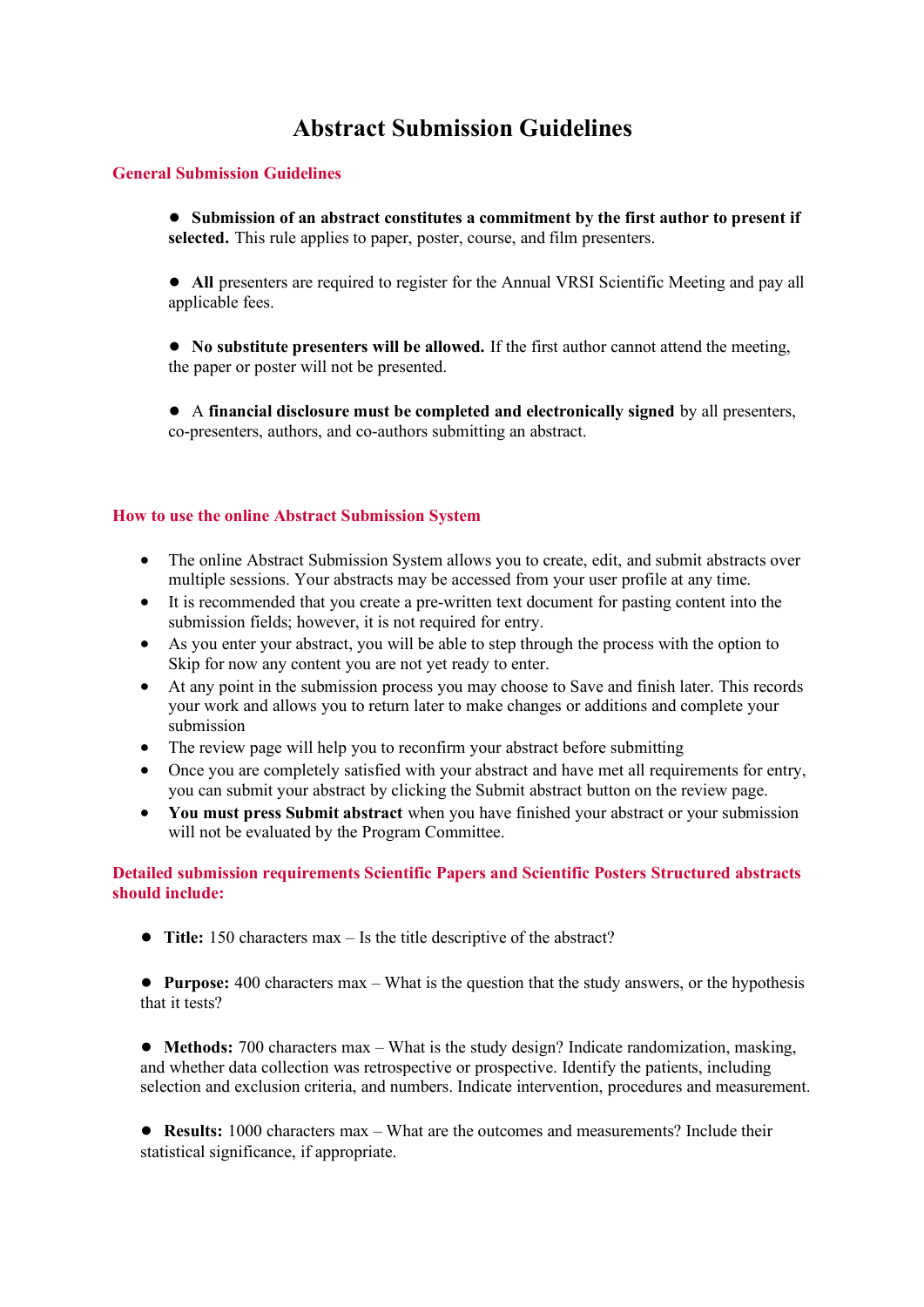● **Conclusion:** 400 characters max – What are the conclusions? Describe the clinical pertinence and value.

**Rules and Regulations for Submitting Papers to the J.M. PAHWA Award Session:** 

● THE FIRST AUTHOR (PRESENTING AUTHOR) SHOULD BE A RATIFIED MEMBER OF THE VRS-I. IF THE PRESENTING AUTHOR IS NOT A RATIFIED MEMBER, APPLY AT ONCE SO THAT IT GETS RATIFIED DURING THE CONFERENCE.

● THE WORK PRESENTED SHOULD BE DONE IN INDIA.

● THE WORK SHOULD NOT HAVE BEEN PUBLISHED OR ACCEPTED IN ANY PEER REVIEWED JOURNAL PRIOR TO SUBMISSION AND CAN BE CONSIDERED FOR PUBLICATION ONLY AFTER THE PRESENTATION OF THE PAPER IN THE ANNUAL **CONFERENCE** 

● THE AWARD WILL NOT BE GIVEN TO THE SAME PERSON TWICE.

● THE RECIPIENT OF THE AWARD WILL BE PRESENTING THE WORK AGAIN IN THE NEXT CONFERENCE.

● THE AWARD WILL CARRY A CITATION.

#### **Challenging Cases Submission should include:**

- **Title:** 150 characters max
- **Case Report:** 1000 characters max Briefly summarize the case to be presented.

## **Video submission Structured abstract should include:**

● **Title:** 150 characters max

● **Synopsis:** 1000 characters max- give a brief description of the video, highlighting the features.

● **Time:** up to 4 minutes—running time in minutes and seconds

● **Video :** To be electronically submitted only, by the Abstract Submission closing Date ( No CDs/DVDs)

● **Important:** The video presentation should be entirely in the video format. Power point presentation with inserted videos are not accepted. Built in Audio as running commentary would be preferable. (Video format - avi, mov, flv, mpeg, mp4, wmv, mkv, swf within 500 MB)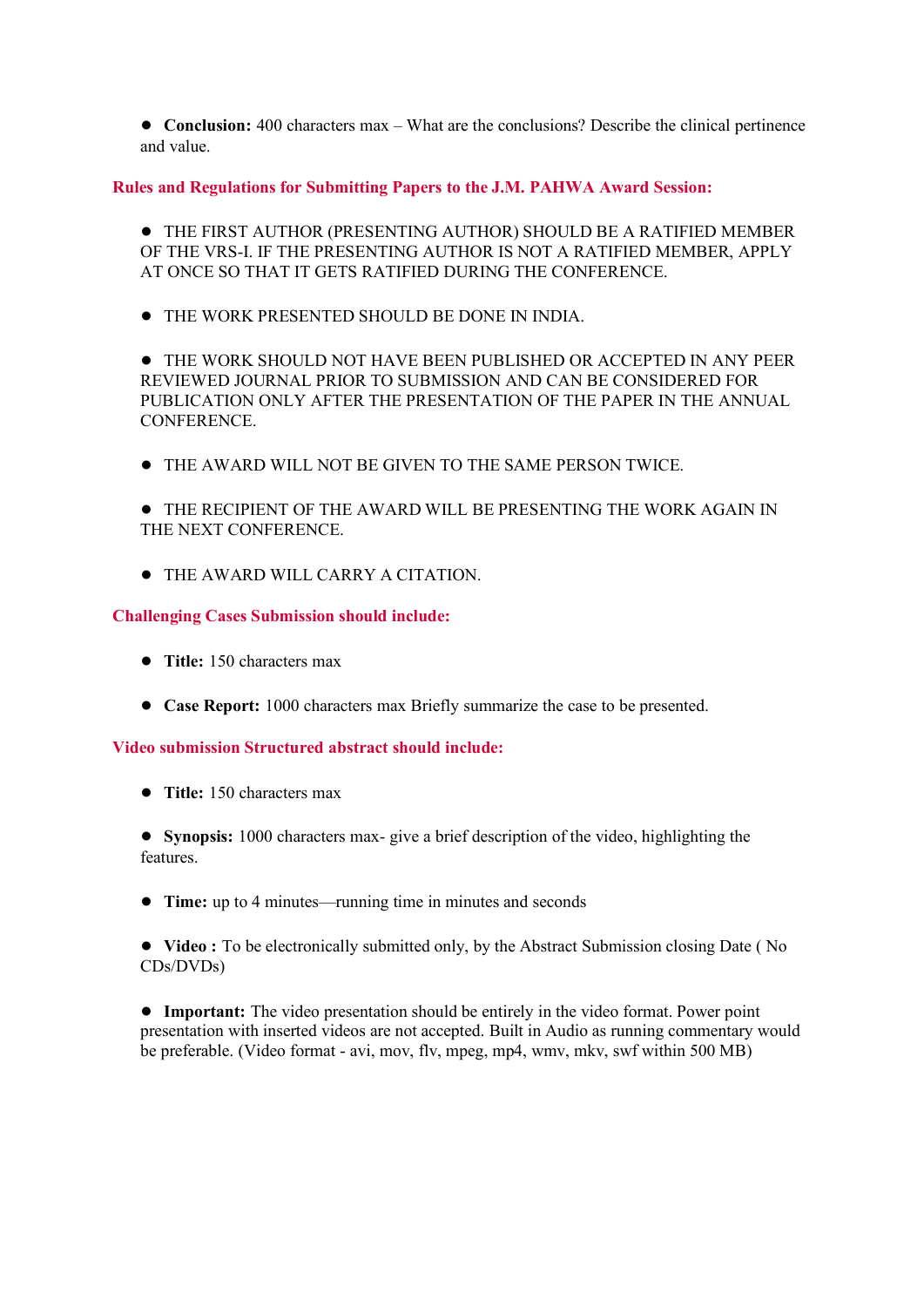# **Electronic-posters (E-Posters)**

● An E-Poster is an electronic version of the traditional boards, and is displayed on monitor screens using Power Point slides. E-Poster may include text, figures, tables and images and NO video/animations.

● Selected E-Poster can be viewed any time during the conference. A specific time slot will not be required.

# **Guidelines for Electronic-posters Presentation**

**E-Posters should consist of a maximum of 8 Microsoft PowerPoint slides, including title slide and offering information on the following topics:** 

- **Introduction**
- **Material and Methods**
- **Results**
- **Discussion**
- Use Times New Roman or Arial fonts.
- Use the first slide to show the title of the E-Poster and the authors information.
- Font should be no smaller than 18 points.
- Maximum of 120 words on each slide.
- Use a plain background without patterns or dark colors.
- Use clear headings and leave spaces between sections.
- Pictures and graphics should be clearly labelled and described.
- Pictures and graphics should be of good quality.
- Text should not be obscured by images.
- Remember that simpler posters are always more attractive and easier to read.
- Do not fit too much information on one slide.
- Correct spelling and punctuation make your poster more attractive and informative.
- E-Posters should contain no video clips/animation files.